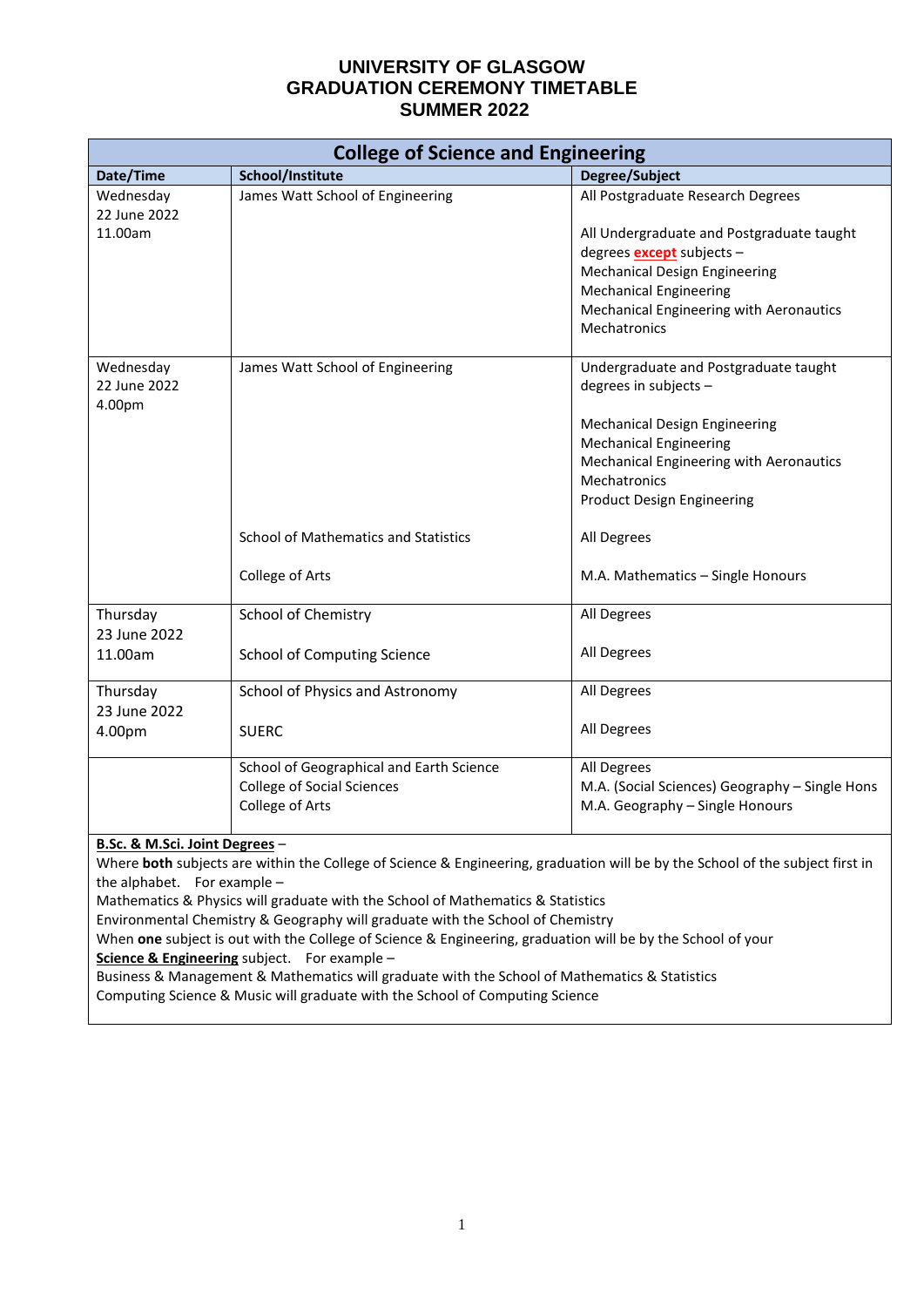| <b>College of Social Sciences</b> |                                                     |                                             |  |  |
|-----------------------------------|-----------------------------------------------------|---------------------------------------------|--|--|
| Date/Time                         | School/Institute                                    |                                             |  |  |
| Friday                            | School of Law                                       | All Degrees                                 |  |  |
| 24 June 2022                      |                                                     |                                             |  |  |
| 11.00am                           |                                                     |                                             |  |  |
| Friday                            | School of Social and Political Sciences             | All Degrees                                 |  |  |
| 24 June 2022                      |                                                     | (inc. M.A. (Soc.Sci.) Ordinary Degree       |  |  |
| 4.00pm                            |                                                     |                                             |  |  |
| Monday                            | Adam Smith Business School                          | All Postgraduate Degrees                    |  |  |
| 27 June 2022                      |                                                     | All Undergraduate Degrees - except Bachelor |  |  |
| 11.00am                           |                                                     | of Accountancy                              |  |  |
|                                   |                                                     |                                             |  |  |
| Monday                            | Adam Smith Business School                          | <b>Bachelor of Accountancy</b>              |  |  |
| 27 June 2022                      |                                                     |                                             |  |  |
| 4.00pm                            | School of Education                                 | All Degrees                                 |  |  |
|                                   |                                                     |                                             |  |  |
| Wednesday                         | School of Interdisciplinary Studies - To be held in | All Degrees                                 |  |  |
| 6 July 2022                       | <b>Crichton Memorial Church, Dumfries Campus</b>    |                                             |  |  |
| 2.00 <sub>pm</sub>                |                                                     |                                             |  |  |

#### **M.A.(Social Sciences) Joint Degrees**

Where **both** subjects are within the College of Social Sciences, graduation will be by the School of the subject first in the alphabet. For example –

Economics and Politics will graduate at the Adam Smith Business School graduation.

Economic and Social History and Economics will graduate at the School of Social and Political Sciences graduation.

When **one** subject is out with the College of Social Sciences, graduation will be by the School of your **Social Sciences** subject. For example –

Economics and Philosophy will graduate at the Adam Smith Business School graduation.

Geography and Sociology will graduate at the School of Social and Political Sciences graduation.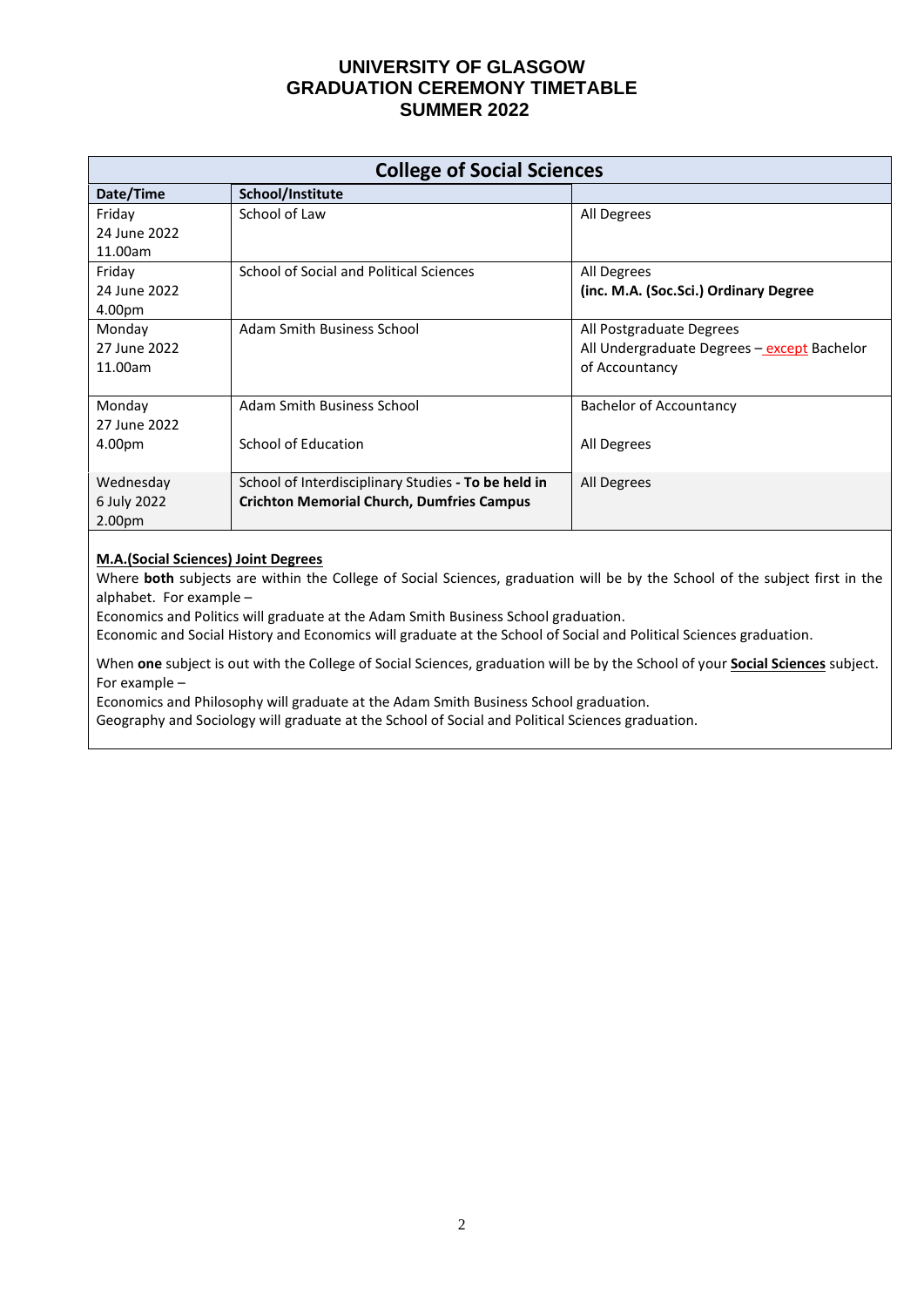| <b>College of Arts</b>                                                                                                                                                                                                                                                                                                                                                                                                                                                                                                                                                                                                                                                                                                                                                                       |                                     |                                                                                                                               |                                                                                                                            |                                       |                                                                       |
|----------------------------------------------------------------------------------------------------------------------------------------------------------------------------------------------------------------------------------------------------------------------------------------------------------------------------------------------------------------------------------------------------------------------------------------------------------------------------------------------------------------------------------------------------------------------------------------------------------------------------------------------------------------------------------------------------------------------------------------------------------------------------------------------|-------------------------------------|-------------------------------------------------------------------------------------------------------------------------------|----------------------------------------------------------------------------------------------------------------------------|---------------------------------------|-----------------------------------------------------------------------|
| Date/Time                                                                                                                                                                                                                                                                                                                                                                                                                                                                                                                                                                                                                                                                                                                                                                                    | School/Institute                    |                                                                                                                               |                                                                                                                            | Degree/Subject                        |                                                                       |
| Tuesday<br>28 June 2022<br>11.00am                                                                                                                                                                                                                                                                                                                                                                                                                                                                                                                                                                                                                                                                                                                                                           | <b>School of Humanities</b>         |                                                                                                                               |                                                                                                                            | All Degrees                           |                                                                       |
| Tuesday<br>28 June 2022<br>4.00pm                                                                                                                                                                                                                                                                                                                                                                                                                                                                                                                                                                                                                                                                                                                                                            | <b>School of Critical Studies</b>   |                                                                                                                               | All Degrees                                                                                                                |                                       |                                                                       |
| Wednesday<br>29 June 2022                                                                                                                                                                                                                                                                                                                                                                                                                                                                                                                                                                                                                                                                                                                                                                    | School of Culture and Creative Arts |                                                                                                                               | All Degrees                                                                                                                |                                       |                                                                       |
| 11.00am                                                                                                                                                                                                                                                                                                                                                                                                                                                                                                                                                                                                                                                                                                                                                                                      |                                     | School of Modern Language and Cultures                                                                                        |                                                                                                                            | All Degrees                           |                                                                       |
| <b>M.A. Arts Joint Degrees</b><br>Where both subjects are within the College of Arts, graduation will be by the School of the subject first in the alphabet. For<br>example-<br>English Literature and Film and Television Studies will graduate at the School of Critical Studies graduation.<br>Archaeology and English Literature will graduate at the School of Humanities graduation.<br>When one subject is out with the College of Arts, graduation will be by the School of your Arts subject.<br>For example -<br>Classics and Politics will graduate at the School of Humanities graduation.<br>English Literature and Psychology will graduate at the School of Critical Studies graduation.<br><b>School of Critical Studies</b><br><b>School of Culture &amp; Creative Arts</b> |                                     |                                                                                                                               |                                                                                                                            |                                       |                                                                       |
| English Language                                                                                                                                                                                                                                                                                                                                                                                                                                                                                                                                                                                                                                                                                                                                                                             |                                     | <b>Bachelor of Divinity</b>                                                                                                   | Film and Television Studies                                                                                                |                                       | Music (B.Mus.)                                                        |
| English Literature<br>Scottish Literature<br>Theology and Religious Studies                                                                                                                                                                                                                                                                                                                                                                                                                                                                                                                                                                                                                                                                                                                  |                                     | <b>Bachelor of Divinity</b><br>(Ministry)                                                                                     | History of Art<br><b>Theatre Studies</b>                                                                                   | History of Art and Art-world Practice | Music (M.A.)                                                          |
| Designated degrees:<br>M.A. Literary Studies<br>M.A. Theology and Religious Studies                                                                                                                                                                                                                                                                                                                                                                                                                                                                                                                                                                                                                                                                                                          |                                     | Designated degrees:                                                                                                           | M.A. European Cultures and Civilisation                                                                                    |                                       |                                                                       |
| <b>School of Modern Languages &amp; Cultures</b>                                                                                                                                                                                                                                                                                                                                                                                                                                                                                                                                                                                                                                                                                                                                             |                                     |                                                                                                                               | <b>School of Humanities</b>                                                                                                |                                       |                                                                       |
| Comparative Literature<br>French<br>German<br><b>Hispanic Studies</b>                                                                                                                                                                                                                                                                                                                                                                                                                                                                                                                                                                                                                                                                                                                        | Italian<br>Russian<br>Spanish       | Portuguese                                                                                                                    | Ancient History<br>Archaeology<br>Celtic Civilisation<br><b>Celtic Studies</b><br><b>Classics (Classical Civilisation)</b> | Digital Media and Information Studies | Gaelic<br>Greek<br>History<br>Latin<br>Philosophy<br>Scottish History |
| Designated degrees:<br>M.A. Linguistic Studies                                                                                                                                                                                                                                                                                                                                                                                                                                                                                                                                                                                                                                                                                                                                               |                                     | Designated degrees:<br>M.A. Ancient Studies<br>M.A. Historical Studies<br>M.A. Philosophical Studies<br>M.A. Scottish Studies |                                                                                                                            |                                       |                                                                       |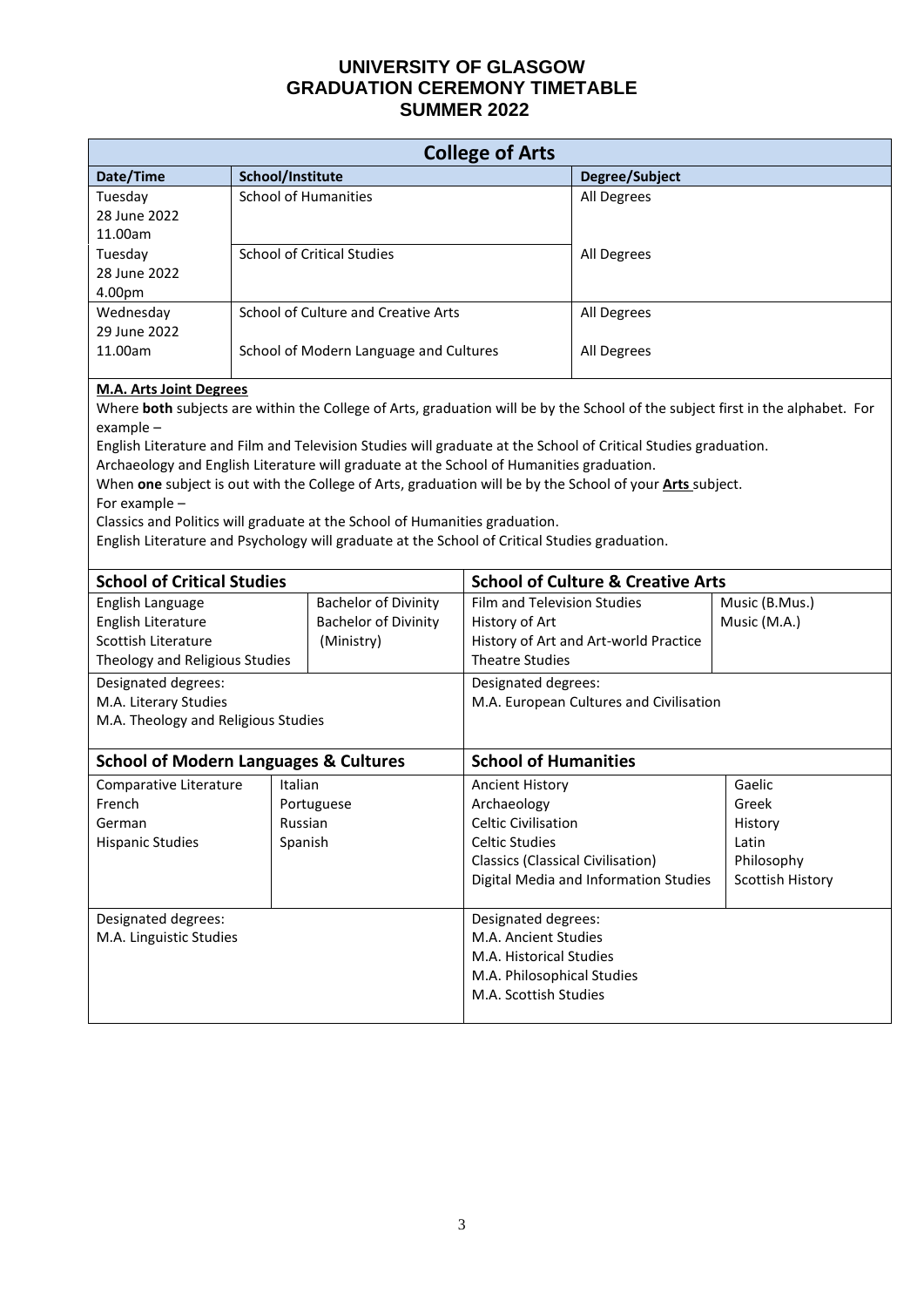| <b>College of Medical Veterinary and Life Sciences</b> |                                                                                                                        |                                                                                                                                                                                                                                                                                           |  |  |
|--------------------------------------------------------|------------------------------------------------------------------------------------------------------------------------|-------------------------------------------------------------------------------------------------------------------------------------------------------------------------------------------------------------------------------------------------------------------------------------------|--|--|
| Date/Time                                              | School/Institute                                                                                                       | Degree/Subject                                                                                                                                                                                                                                                                            |  |  |
| Wednesday<br>29 June 2022                              | School of Medicine, Dentistry & Nursing                                                                                | All Postgraduate Degrees                                                                                                                                                                                                                                                                  |  |  |
| 4.00pm                                                 | School of Medicine, Dentistry & Nursing                                                                                | Bachelor of Medicine and Bachelor of Surgery                                                                                                                                                                                                                                              |  |  |
| Thursday<br>30 June 2022                               | School of Life Sciences                                                                                                | All postgraduate Degrees                                                                                                                                                                                                                                                                  |  |  |
| 11.00am                                                | School of Life Sciences                                                                                                | Undergraduate degrees in subjects -                                                                                                                                                                                                                                                       |  |  |
|                                                        |                                                                                                                        | Anatomy<br><b>Human Biology</b><br>Human Biology & Nutrition<br>Human Life Sciences<br>Immunology<br>Infection Biology<br>Microbiology<br>Neuroscience<br>Pharmacology<br>Physiology and Sports Science<br>Physiology Sports Science and Nutrition<br>Physiology<br><b>Sports Science</b> |  |  |
|                                                        | School of Psychology and Neuroscience                                                                                  | All Undergraduate Degrees                                                                                                                                                                                                                                                                 |  |  |
|                                                        | College of Arts - M.A. Psychology - Single Honours<br>College of Social Sciences - M.A. Psychology -<br>Single Honours | M.A. Psychology - Single Honours<br>M.A. Psychology - Single Honours                                                                                                                                                                                                                      |  |  |
| Thursday                                               | School of Life Sciences                                                                                                | Undergraduate degrees in subjects -                                                                                                                                                                                                                                                       |  |  |
| 30 June 2022<br>4.00pm                                 |                                                                                                                        | Animal Biology<br>Biochemistry<br><b>Biomolecular Sciences</b><br>Genetics<br>Marine & Freshwater Biology<br>Molecular and Cellular Biology<br>Molecular and Cellular Biology (Biotechnology)<br>Molecular and Cellular Biology (Plant Science)<br>Zoology                                |  |  |
|                                                        | School of Medicine, Dentistry & Nursing<br>School of Life Sciences<br><b>School of Critical Studies</b>                | B.Sc. (Med.Sci.) Intercalated<br>B.Sc. (Dent.Sci.) Intercalated<br>B.Sc. (Vet.Sci.) Intercalated<br>B.Sc. (Med.Sci.) Medical Humanities Arts                                                                                                                                              |  |  |
|                                                        | School of Medicine, Dentistry & Nursing                                                                                | <b>Bachelor of Nursing</b>                                                                                                                                                                                                                                                                |  |  |